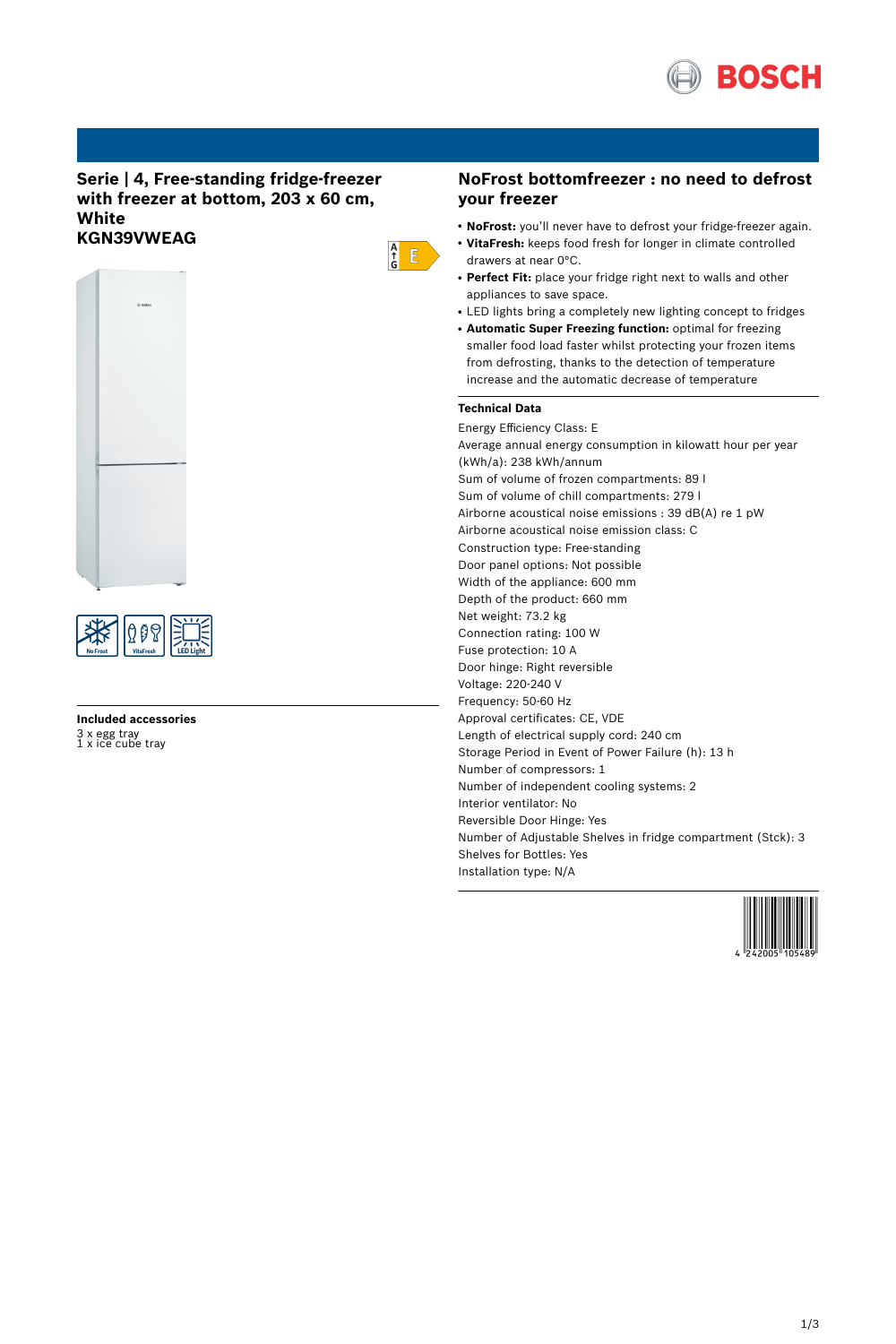

# **Serie | 4, Free-standing fridge-freezer with freezer at bottom, 203 x 60 cm, White KGN39VWEAG**

# **NoFrost bottomfreezer : no need to defrost your freezer**

- KGN39VWEAG
- No Frost, Fridge freezer
- Cambered door, High-door design White

#### **Design features**

- White doors and white side panels
- Integrated vertical handle
- Right hinged door, door reversible
- Separate, electronic temperature control with LED display

#### **Food freshness system**

- Two separate cooling circuits allow independent temperature control and prevents the transference of humidity between the fridge and freezer cavity

#### **Key features - Fridge section**

- <sup>1</sup> VitaFresh drawer Fish and meat stay fresh for longer 1 VitaFresh drawer with humidity control - Fruits and vegetables retain vitamins and stay fresh for longer
- MultiAirflow system improves circulation of air around the fridge
- Bright interior LED fridge light
- <sup>5</sup> safety glass shelves (3 height adjustable)
- Door shelves in fridge door: <sup>1</sup> large and <sup>3</sup> small.
- Super Cooling: automatic deactivation
- Metal bottle rack

#### **Key features - Freezer section**

- No Frost, never have to defrost ever again
- <sup>3</sup> freezer drawers
- SuperFreeze function with automatic deactiviation
- Calendar frozen food
- Freezer malfunction warning signal: optical and acoustical warning system

#### **Additional features**

- Optical and accoustical
- <sup>3</sup> <sup>x</sup> egg tray, <sup>1</sup> <sup>x</sup> ice cube tray

## **Dimension and installation**

- Connection value <sup>100</sup> <sup>W</sup>
- $-220 240$  V
- Height adjustable front feet
- Dimensions: 203 cm H x 60 cm W x 66 cm D
- Based on the results of the standard 24-hour test. Actual consumption depends on usage/position of the appliance.
- To achieve the declared energy consumption, the distanceholders have to be used. As a result, the appliance depth increases by about 3.5 cm. The appliance used without the distance holder is fully functional, but has a slightly higher energy consumption.

## **Functions**

### **Performance and Consumption**

- EU19\_EEK\_D: E
- Total Volume : <sup>368</sup> <sup>l</sup>
- Net Fridge Volume : <sup>279</sup> <sup>l</sup>
- Net Freezer Volume : <sup>89</sup> <sup>l</sup>
- Freezing capacity 24h : <sup>10</sup> kg
- Annual Energy Consumption: <sup>238</sup> kWh/a
- Climate Class: SN-T
- Noise Level : <sup>39</sup> dB , EU19\_Noise emission class\_D: <sup>C</sup>
- Temperature rise time : EU19\_Temperature rise time\_D: <sup>13</sup> <sup>H</sup>